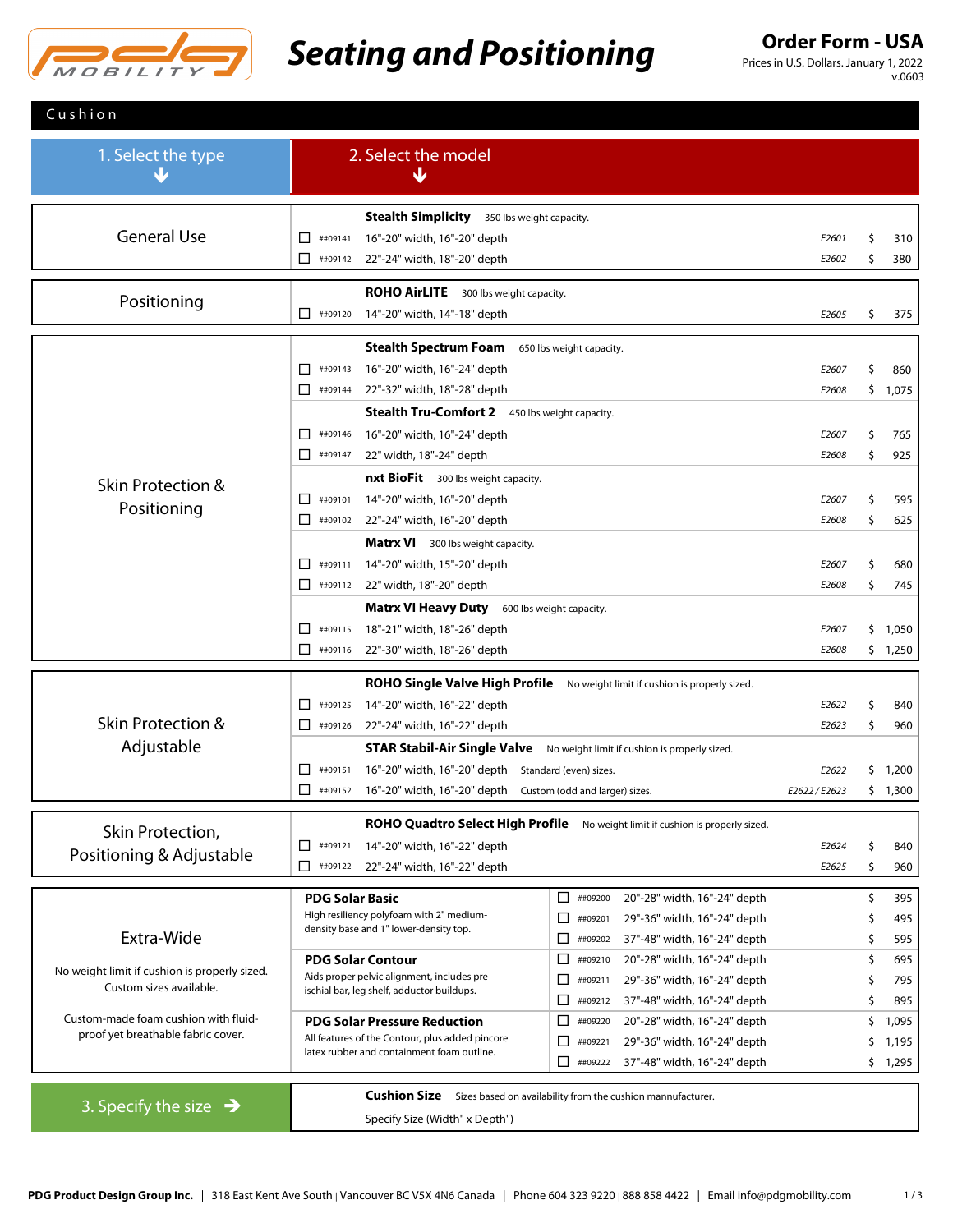

### **Seating and Positioning Order Form - USA**

Prices in U.S. Dollars. January 1, 2022

|  | <b>Backrest</b> |  |  |  |
|--|-----------------|--|--|--|
|  |                 |  |  |  |

| 1. Select the type                                   | 2. Select the contour depth<br>$\overline{\mathbf{v}}$                     | 3. Select the model<br>NZ                                                                                                                                                                                                                            |
|------------------------------------------------------|----------------------------------------------------------------------------|------------------------------------------------------------------------------------------------------------------------------------------------------------------------------------------------------------------------------------------------------|
| Positioning,<br>posterior-lateral                    | 2" depth                                                                   | Stealth ADI AL Active 250 lbs weight capacity.<br>$\Box$ ##21141<br>14"-20" width, 10"-20" height<br>\$1,030<br>E2615                                                                                                                                |
|                                                      | 4" depth                                                                   | Stealth ADI AL Deep 250 lbs weight capacity.<br>##21142 14"-20" width, 10"-20" height<br>\$1,195<br>E2615                                                                                                                                            |
|                                                      | 6" depth                                                                   | <b>Stealth ADI AL Extra Deep</b><br>250 lbs weight capacity.<br>14"-20" width, 10"-20" height<br>$\Box$ ##21143<br>E2615<br>\$1,325                                                                                                                  |
| Positioning,<br>planar back with<br>lateral supports |                                                                            | Matrx Elite E2 300 lbs weight capacity.<br>##21110 12"-20" width, 10"-20" height<br>E2620<br>\$<br>985<br><b>Matrx Elite E2 Heavy Duty</b><br>500 lbs weight capacity.                                                                               |
|                                                      | 2" to 3" depth                                                             | 21" width, 16"-20" height<br>##21111<br>П.<br>E2620<br>\$1,225<br>##21112 22"-24" width, 16"-20" height<br>п<br>E2621<br>\$1,325<br>$\Box$ ##21114<br>25"-30" width, 16"-20" height<br>E2621<br>\$1,995<br>ROHO Agility Min 300 lbs weight capacity. |
|                                                      |                                                                            | $\Box$ ##21120<br>14"-20" width, 10"-18" height<br>\$<br>900<br>E2620<br><b>nxt Xtend</b> 300 lbs weight capacity.<br>$\Box$ ##21100<br>16"-20" width, 16"-20" height<br>E2620<br>\$<br>690                                                          |
|                                                      | 3.5" to 4" depth                                                           | 22"-24" width, 16"-20" height<br>$\Box$ ##21105<br>\$<br>E2621<br>720<br>ROHO Agility Mid 300 lbs weight capacity.<br>##21122 14"-20" width, 10"-18" height<br>\$<br>E2620<br>930                                                                    |
|                                                      |                                                                            | nxt Xtend Deep 300 lbs weight capacity.<br>16"-20" width, 16"-20" height<br>п<br>##21101<br>\$<br>690<br>E2620<br>22"-24" width, 16"-20" height<br>\$<br>$\Box$ ##21106<br>E2621<br>720<br>Matrx Elite E2 Deep 300 lbs weight capacity.              |
|                                                      | 6" to 7" depth                                                             | 14"-20" width, 12"-20" height<br>$\Box$ ##21116<br>\$1,175<br>E2620<br>$\Box$ ##21117<br>22"-24" width, 12"-20" height<br>E2621<br>\$1,425<br><b>ROHO Agility Max</b> 300 lbs weight capacity.                                                       |
| 4. Specify the size $\rightarrow$                    | Backrest Size Sizes based on availability from the backrest mannufacturer. | $\Box$ ##21124<br>14"-20" width, 10"-18" height<br>E2620<br>\$1,085                                                                                                                                                                                  |

Specify Size (Width" x Height") \_\_\_\_\_\_\_\_\_\_\_\_\_

### Ped I a tric Seating System